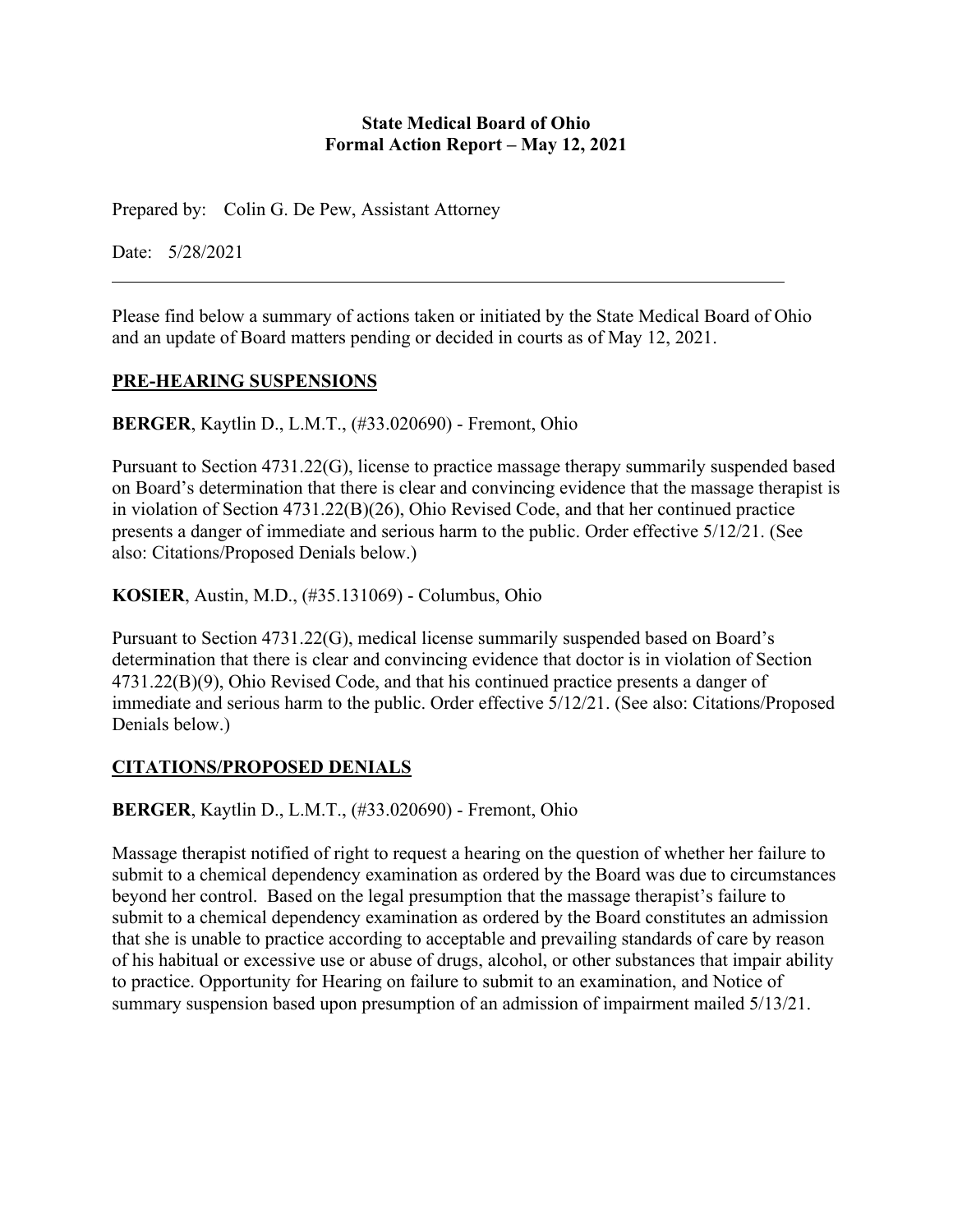### **CHASE**, Nathaniel W., D.O. Applicant - Westerville, Ohio

Based on the doctor's submission of an application to practice osteopathic medicine and surgery, and on the doctor's failure to submit to a psychiatric examination as ordered by the Board was due to circumstances beyond his control. Based on the legal presumption that the doctor's failure to submit to a psychiatric examination as ordered by the Board constitutes an admission that he is unable to practice according to acceptable and prevailing standards of care by reason of mental illness or physical illness, including, but not limited to, physical deterioration that adversely affects cognitive, motor, or perceptive skills. Notice of Opportunity for a Hearing mailed 5/13/21.

### **CUNIGAN**, James F., M.D., (#35.085513) - Euclid, Ohio

Based on allegations that the doctor terminated the physician-patient relationship, and then entered into a sexual relationship with the former patient several weeks after the last office visit, which as alleged would individually and/or collectively constitute: violating or attempting to violate, directly or indirectly, or assisting in or abetting the violation of, or conspiring to violate, any provisions of this chapter or any rule promulgated by the board, to wit: the Board's prohibition against sexual misconduct between a licensee and former patient, the Board's prohibition against dismissing a patient from the medical practice; and a departure from, or the failure to conform to, minimal standards of care of similar practitioners under the same or similar circumstances, whether or not actual injury to a patient is established. Notice of Opportunity for a Hearing mailed 5/13/21.

#### **ENGEL**, David M., L.M.T., (#33.010847) - West Chester, Ohio

Based on allegations on allegations that the massage therapist violated the terms of his June 10, 2020 Consent Agreement, when he failed to submit quarterly declarations, and failed to attend scheduled personal appearances, which as alleged would individually and/or collectively constitute a violation of the conditions of limitation placed by the board upon a license or certificate to practice. Notice of Opportunity for a Hearing mailed 5/13/21.

#### **GARCIA**, Omar, M.D., (#35.127094) - Silver Springs, Florida

Based on allegations that the doctor's finding of guilt in the United States District Court Northern District of Illinois Eastern Division, to six counts of healthcare fraud; and on a prior action by the State of Illinois Department of Financial and Professional Regulation, Division of Professional Regulation, which issued an Indefinite Suspension Order suspending the doctors license, individually and/or collectively constitute: a plea of guilty to, a judicial finding of guilt of, or a judicial finding of eligibility for intervention in lieu of conviction for, a felony; and any of the following actions taken by an agency responsible for authorizing, certifying, or regulating an individual to practice a health care occupation or provide health care services in this state or another jurisdiction, for any reason other than the nonpayment of fees: the limitation, revocation, or suspension of an individual's license to practice; acceptance of an individual's license surrender; denial of a license; refusal to renew or reinstate a license; imposition of probation; or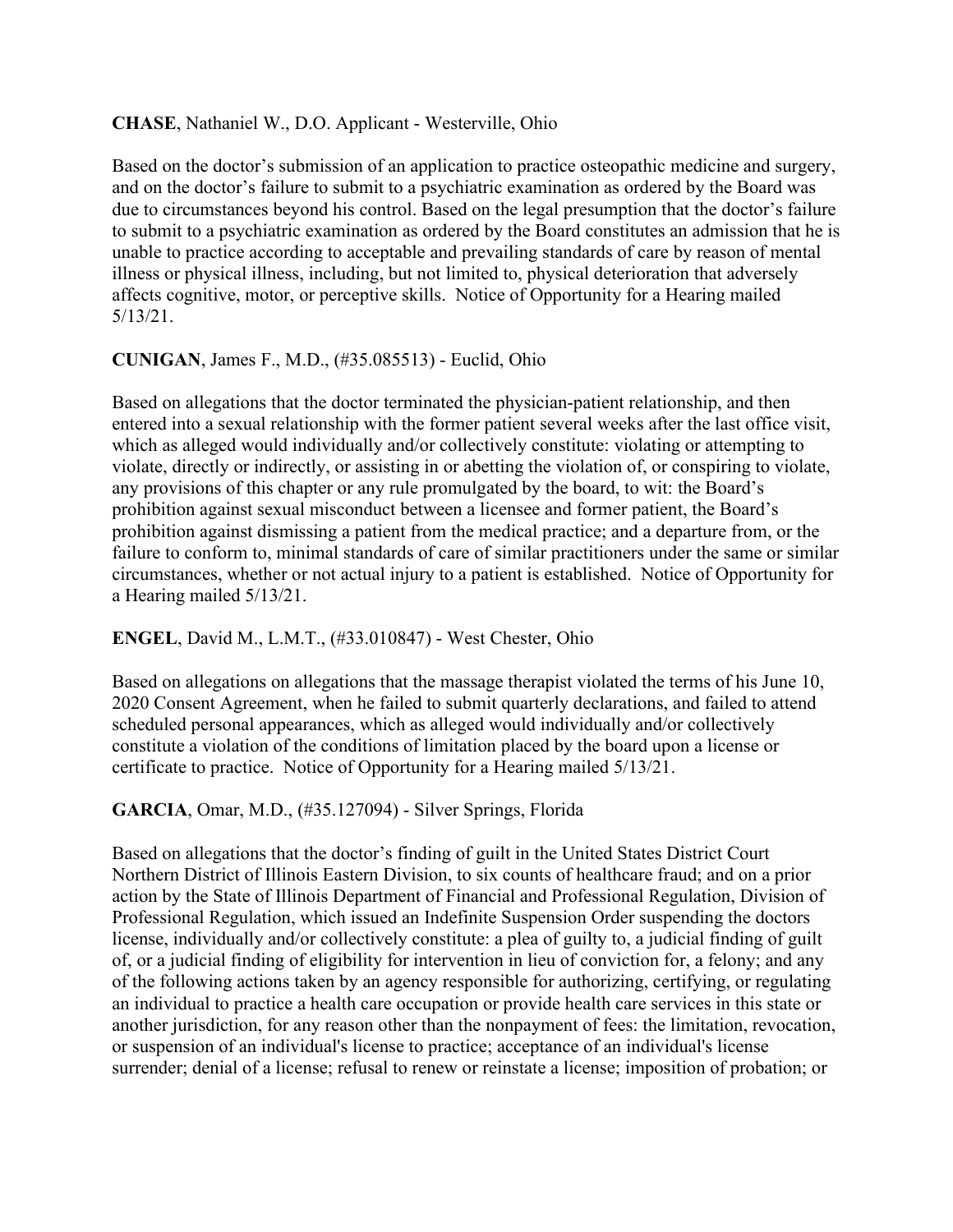issuance of an order of censure or other reprimand. Notice of Opportunity for a Hearing mailed 5/13/21.

# **GHOUBRIAL**, Sam N., M.D., (#35.067926) - Wadsworth, Ohio

Based on allegations that while working at a nursing home, the doctor followed the nurse into a room, closed the door, grabbed her wrist and forcibly moved her hand to his genitals despite her pleas for the doctor to stop. He then allegedly forcibly grabbed the nurse around her waist, thrusted his pelvis into her, and kissed her neck, causing the nurse to again shout for the doctor to stop, which were overheard by a nearby patient who called to the nurse, which as alleged would individually and/or collectively constitute: commission of an act that constitutes a felony in this state, regardless of the jurisdiction in which the act was committed; the commission of an act in the course of practice that constitutes a misdemeanor in this state, regardless of the jurisdiction in which the act was committed; and the commission of an act involving moral turpitude that constitutes a misdemeanor in this state, regardless of the jurisdiction in which the act was committed. Notice of Opportunity for a Hearing mailed 5/13/21.

# **KOSIER**, Austin, M.D., (#35.131069) - Columbus, Ohio

Based on allegations that the doctor's plea of guilty and intervention in lieu of conviction in the Franklin County Court of Common Pleas, Franklin County Ohio, to felony charges of attempted unlawful sexual contact with a minor, and importuning, individually and/or collectively constitute a plea of guilty to, a judicial finding of guilt of, or a judicial finding of eligibility for intervention in lieu of conviction, for a felony. Notice of Summary Suspension and Opportunity for a Hearing mailed 5/13/21.

# **PELLETIER**, Maureen, M.D. (#35.060817) - Cincinnati, Ohio

Based on allegations that a prior action by the Kentucky Board of Medical Licensure, which issued an Interim Agree Order, prohibiting the doctor from practicing medicine while completing their investigation, would individually and/or collectively constitute: any of the following actions taken by an agency responsible for authorizing, certifying, or regulating an individual to practice a health care occupation or provide health care services in this state or another jurisdiction, for any reason other than the nonpayment of fees: the limitation, revocation, or suspension of an individual's license to practice; acceptance of an individual's license surrender; denial of a license; refusal to renew or reinstate a license; imposition of probation; or issuance of an order of censure or other reprimand. Notice of Opportunity for a Hearing mailed 5/13/21.

# **SHELCHKOV**, Dmitry, M.D., (#35.082684) - Rego Park, New York

Based on allegations that a prior action by the New York State Board for Professional Medical Conduct, which issued a Commissioner's Order and Notice of Hearing, that suspended the doctor's license, would individually and/or collectively constitute: any of the following actions taken by an agency responsible for authorizing, certifying, or regulating an individual to practice a health care occupation or provide health care services in this state or another jurisdiction, for any reason other than the nonpayment of fees: the limitation, revocation, or suspension of an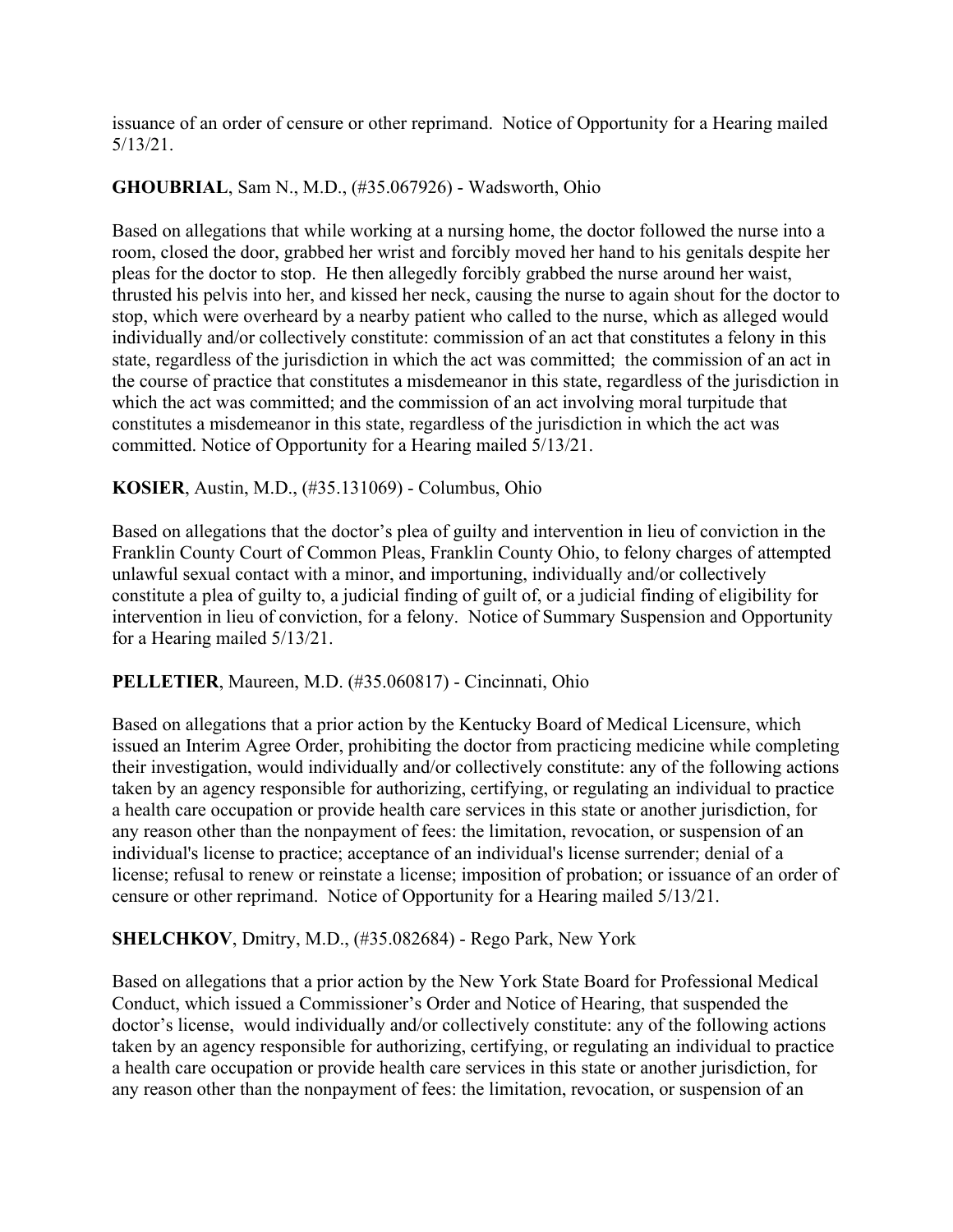individual's license to practice; acceptance of an individual's license surrender; denial of a license; refusal to renew or reinstate a license; imposition of probation; or issuance of an order of censure or other reprimand. Notice of Opportunity for a Hearing mailed 5/13/21.

# **STEVENS**, Craig A., M.D., (#35.060263) - Apex, North Carolina

Based on allegations that the doctor entered into an Interim Non-Practice Agreement with the North Carolina Medical Board, which was based on the doctor having been arrested and charged with four counts of sexual exploitation of a minor and two counts of taking indecent liberties with children. The Interim Non-Practice Agreement, as alleged would individually and/or collectively constitute: any of the following actions taken by an agency responsible for authorizing, certifying, or regulating an individual to practice a health care occupation or provide health care services in this state or another jurisdiction, for any reason other than the nonpayment of fees: the limitation, revocation, or suspension of an individual's license to practice; acceptance of an individual's license surrender; denial of a license; refusal to renew or reinstate a license; imposition of probation; or issuance of an order of censure or other reprimand. Notice of Opportunity for a Hearing mailed 5/13/21.

# **VALENTINE**, Brenda, R.C.P. Applicant - Nesquehoning, Pennsylvania

Based on the applicant's submission of an application to practice respiratory care, and on allegations that the applicant failed to disclose a prior plea of guilty in the Court of Common Pleas of Northhampton County, Pennsylvania to theft by unlawful taking; failed to disclose a prior arrest by the Walnutport Police Department for theft by unlawful taking; and affirmatively stating to Board employeed that you were a different individual than the one involved, which as alleged would individually and/or collectively constitute: making a false, fraudulent, deceptive, or misleading statement in the solicitation of or advertising for patients; in relation to the practice of respiratory care; or in securing or attempting to secure any license or permit issued by the board; and a plea of guilty to, a judicial finding of guilt of, or a judicial finding of eligibility for intervention in lieu of conviction for, a misdemeanor involving moral turpitude. Notice of Opportunity for a Hearing mailed 5/13/21.

# **VOTRUBA**, Alex R., M.D., (#57.246731) - Cleveland Heights, Ohio

Based on allegations that the doctor resigned from his residency training program for which he was issued a training certificate, which as alleged would individually and/or collectively constitute: impairment of ability to practice according to acceptable and prevailing standards of care because of habitual or excessive use or abuse of drugs, alcohol, or other substances that impair ability to practice. Notice of Opportunity for a Hearing mailed 5/13/21.

# **ZHANG**, Yange, L.Ac., (#65.000292) - Lewis Center, Ohio

Based on allegations that the acupuncturist, with respect to the care and treatment of one identified patient, engaged in sexual misconduct despite a concurrent licensee-patient relationship when he touched the patient's genitals and attempted to kiss the patient during a procedure, and on allegations that the acupuncturist's website listed his credentials as "M.D."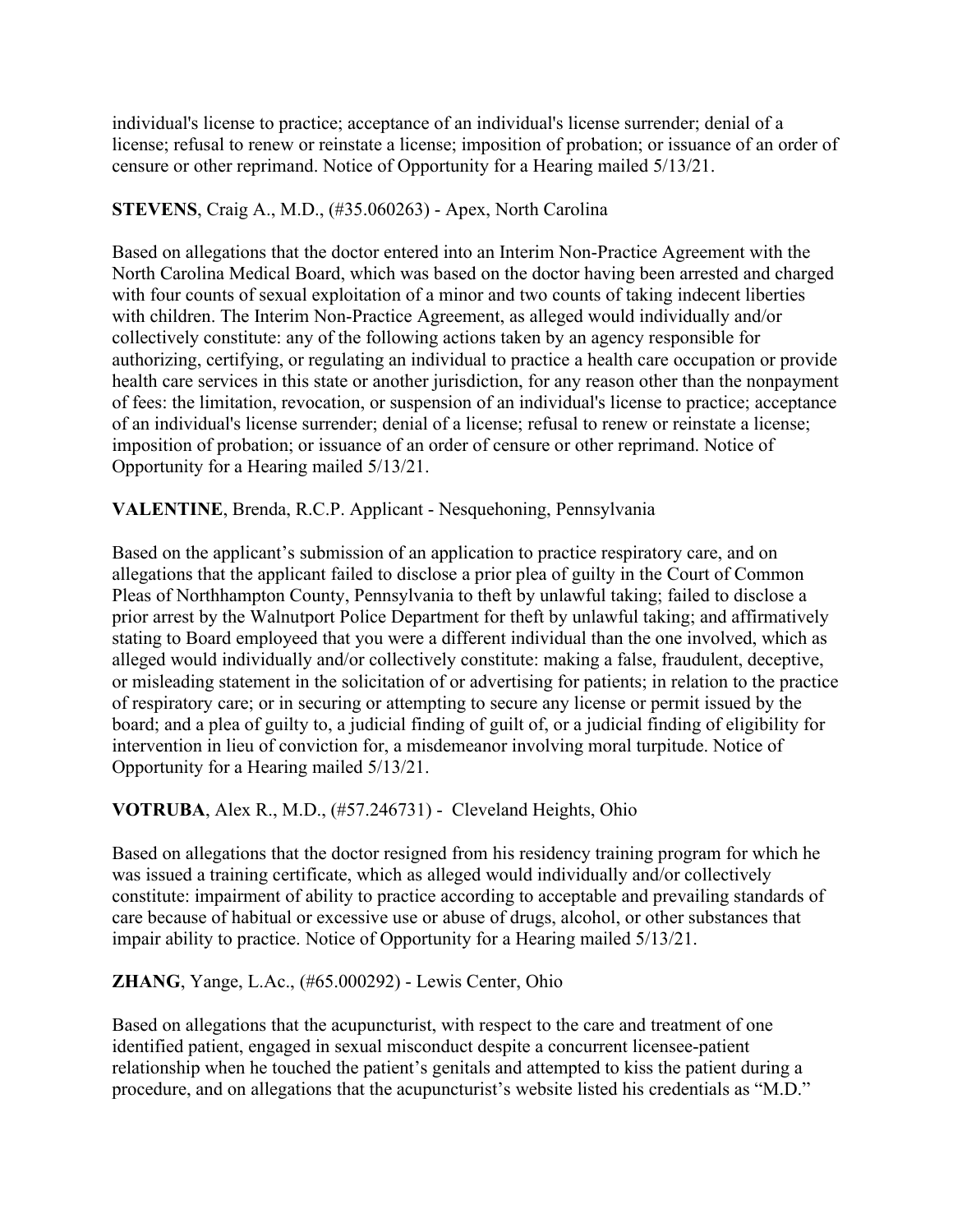with surgical experience, and on the acupuncurist's own admission that his patient's refer to him has doctor, and that his advertisements picture him wearing a white lab coat with the credentials "M.D." following his name, which as alleged would individually and/or collectively constitute: violating or attempting to violate, directly or indirectly, or assisting in or abetting the violation of, or conspiring to violate, any provision of this chapter, or rules adopted by the Board, to wit: the Board's rule prohibiting sexual misconduct which also constitutes a departure from, or failure to conform to, minimal standards of care of similar practitioners under the same or similar circumstances whether or not actual injury to the patient is established; and the statutory prohibition stating an acupuncturist "shall not use other titles, initials, or abbreviations in conjunction with the person's practice of acupuncture, including the title "doctor." Notice of Opportunity for a Hearing mailed 5/13/21.

# **FINAL ORDERS**

**ANH**, Ho D., M.D., (#35.129683) - San Francisco, California

License to practice medicine and surgery reprimanded, fined three thousand five hundred dollars (\$3,500.00), and subject to probationary terms, conditions and limitations. Based on the finding that a prior action by the Medical Board of California, which issued a 3/23/2020 Decision adopting a 3/3/2020 Stipulated Settlement and Disciplinary Order that reprimanded the doctor's license and required completion of a prescribing practices course, individually and/or collectively, constitute any of the following actions taken by an agency responsible for authorizing, certifying, or regulating an individual to practice a health care occupation or provide health care services in this state or another jurisdiction, for any reason other than the nonpayment of fees: the limitation, revocation, or suspension of an individual's license to practice; acceptance of an individual's license surrender; denial of a license; refusal to renew or reinstate a license; imposition of probation; or issuance of an order of censure or other reprimand. Order effective 5/13/21. (Journal Entry-No Hearing Requested).

**BACHMEYER**, Marian F., M.T., (#33.012710) - Galena, Ohio (Non-Disciplinary)

Conditional approval of restoration of license to practice massage therapy, provided that the applicant takes and passes the Massage and Bodywork Licensing Examination (MBLEx) within six months. Based on the submission of an application for restoration of license to practice massage therapy, and on the finding that the applicant had not been engaged in the active practice of massage therapy for more than two years. Order effective 5/13/21. (Journal Entry-No Hearing Requested).

**COLOMBINI**, Chelsie, M.T. Applicant - Columbus, Ohio

Application for a license to practice massage therapy denied. Based on the finding that the massage therapist is impaired and not capable of practicing at acceptable and prevailing standards of care and individually and/or collectively constitutes impairment of ability to practice according to acceptable and prevailing standards of care because of habitual or excessive use or abuse of drugs, alcohol, or other substances that impair ability to practice. Order effective 5/13/21. (Journal Entry-No Hearing Requested).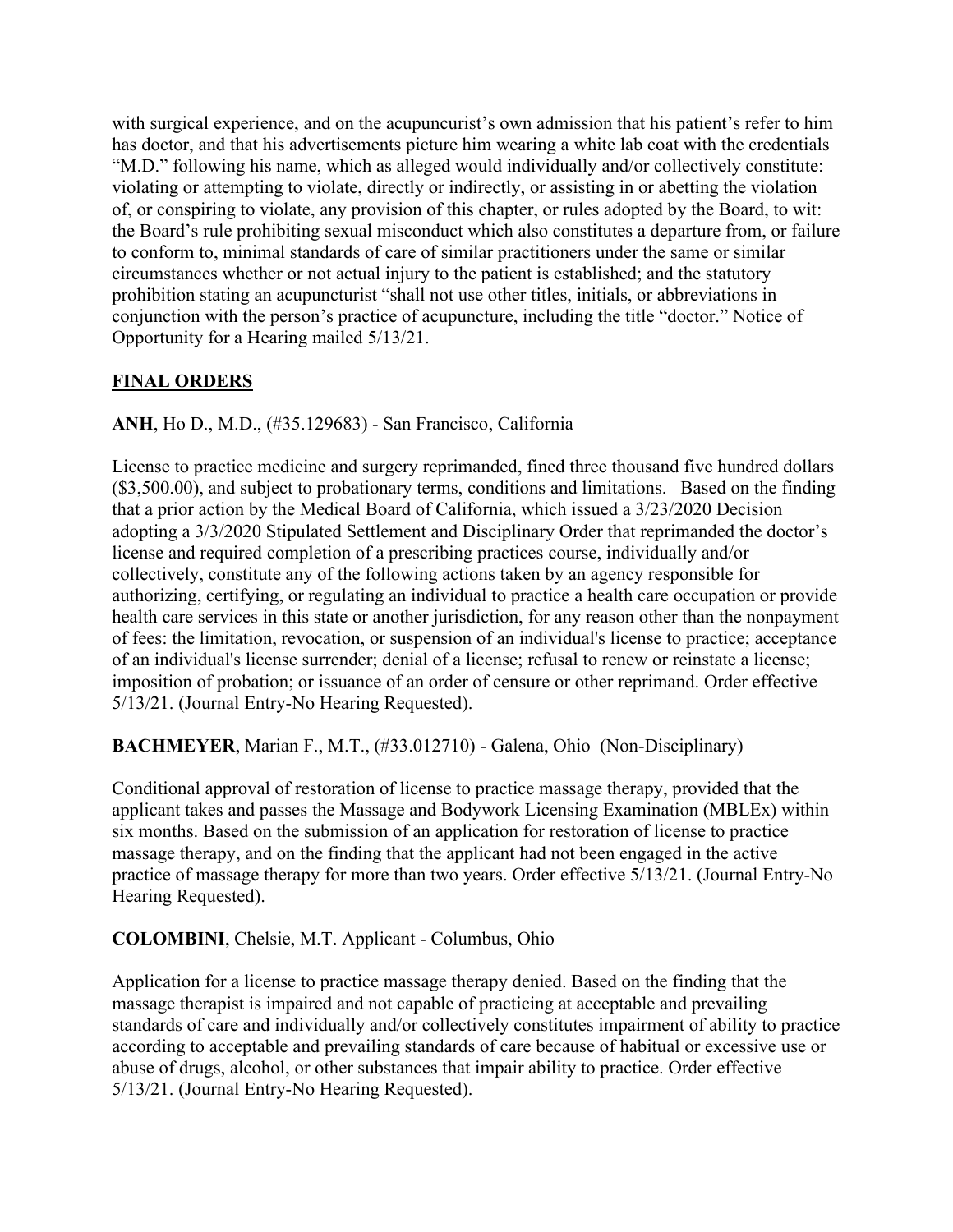**FOX**, Jason, M.T. Applicant - Youngstown, Ohio (Non-Disciplinary)

Application to practice massage therapy denied. Based on the submission of an application to practice massage therapy, and on the finding that the applicant does not hold a diploma or certificate from a school, college, or institution in another state or jurisdiction that meets the Board's required course of instruction and has not held a current license, registration or certificate of good standing for massage therapy issued in another state for at least five years. Order effective 5/13/21. (Journal Entry-No Hearing Requested).

**JALIL**, Khalid, M.D., (#35.061272) - Stockbridge, Georgia

License to practice medicine and surgery revoked. Based on the finding that a prior action by the Georgia Composite Medical Board, which issued a 5/2/2019 Public Consent Order, that placed the doctor's license on probation for one year and required a chaperone for all visits and encounters with female patients, individually and/or collectively, constitute any of the following actions taken by an agency responsible for authorizing, certifying, or regulating an individual to practice a health care occupation or provide health care services in this state or another jurisdiction, for any reason other than the nonpayment of fees: the limitation, revocation, or suspension of an individual's license to practice; acceptance of an individual's license surrender; denial of a license; refusal to renew or reinstate a license; imposition of probation; or issuance of an order of censure or other reprimand. Order effective 5/13/21. (Journal Entry-No Hearing Requested).

**LACERNA**, Rogener B., M.D., (#35.050500) - Elyria, Ohio

License to practice medicine and surgery revoked. Based on the finding that the doctor's failure to submit to a Board ordered examination was not due to circumstances beyond his control, and on the finding that the doctor's failure to submit to the examination as ordered by the Board is an admission that he is unable to practice according to acceptable and prevailing standards of care without appropriate treatment, monitoring or supervision by reason of mental or physical illness, including, but not limited to, physical deterioration that adversely affects cognitive, motor, or perceptive skills. Order effective 5/13/21. (Journal Entry-No Hearing Requested).

**LECHER**, Melissa K., R.C.P. Applicant - Batesville, Indiana (Non-Disciplinary)

Application for a license to practice respiratory care denied. Based on the submission of an application to practice respiratory care, and on the applicant's failure to provide documentation of successful completion of an examination acceptable to the Board. Order effective 5/13/21. (Journal Entry-No Hearing Requested).

**LEE**, Ryan R, M.T. Applicant - Powhatan Point, Ohio

Application to practice massage therapy granted, and immediately suspended for an indefinite period of time, but not less than sixty days, subject to interim monitoring, conditions for reinstatement, and probationary terms, conditions and limitations for at least two years. Based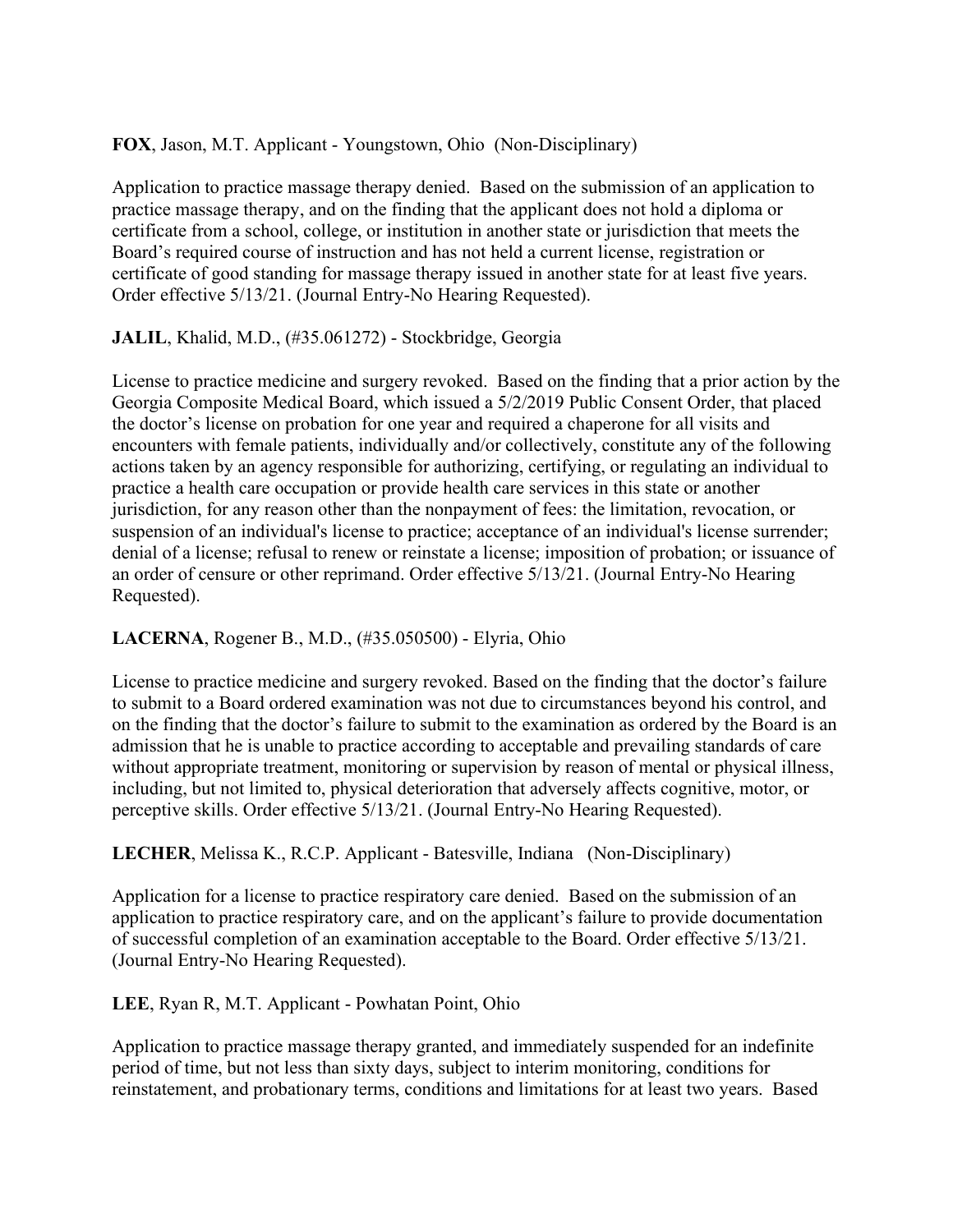on the finding that the massage therapist's plea of guilty in the Belmont County Court of Common Pleas, Belmont County, Ohio, to Receiving Stolen Property, a fifth degree felony, constitutes a plea of guilty to, a judicial finding of guilt of, or a judicial finding of eligibility for intervention in lieu of conviction for, a felony. Order effective 5/13/21.

# **PERRY**, Carla, R.C.P., (#RCP.8114) - Akron, Ohio (Non-Disciplinary)

Application for restoration of a license to practice respiratory care denied. Based on the respiratory care therapist's submission of a restoration application, and based on the respiratory care therapist's failure to timely renew her license, and on the failure to complete an examination approved by the Board. Order effective 5/13/21. (Journal Entry-No Hearing Requested).

# **SHAMBLIN**, David C., M.D. Applicant - Coolville, OH

Application for a license to practice medicine and surgery is permanently denied. Based on the finding that two prior actions by the West Virginia Board of Medicine, which issued a Final Decision and Order, revoking the doctor's license for three years with a three thousand dollar fine (\$3,000.00); and an Order, reprimanding and placing the doctor on probation for three years, complete prescribing and medical recordkeeping education courses, volunteer at a drug rehabilitation center, and fining him ten thousand dollars (\$10,000.00), individually and or collectively, constitute any of the following actions taken by an agency responsible for authorizing, certifying, or regulating an individual to practice a health care occupation or provide health care services in this state or another jurisdiction, for any reason other than the nonpayment of fees: the limitation, revocation, or suspension of an individual's license to practice; acceptance of an individual's license surrender; denial of a license; refusal to renew or reinstate a license; imposition of probation; or issuance of an order of censure or other reprimand. Order effective 5/13/21. (Journal Entry-No Hearing Requested).

# **STEBBINGS**, Brian J, R.C.P. Applicant - Phoenix, Arizona (Non-Disciplinary)

Application for a license to practice respiratory care denied. Based on the submission of an application to practice respiratory care, and on the applicant's failure to provide documentation of successful completion of an examination acceptable to the Board. Order effective 5/13/21. (Journal Entry-No Hearing Requested).

# **YANG**, Paul P., M.D., (#35.071034) – West Chester, Ohio

License to practice medicine and surgery permanently revoked. Based on the finding that when the doctor was found guilty in the United States District Court for the Southern District of Ohio, to one count of Conspiracy to Commit Health Care Fraud, and sentenced to two years of probation and ordered to pay one hundred ninety five thousand three hundred seventy dollars (\$195,370.00) in restitution, those acts individually and/or collectively, constitute a plea of guilty to, a judicial finding of guilt of, or a judicial finding of eligibility for intervention in lieu of conviction for, a felony. Order effective 5/25/21.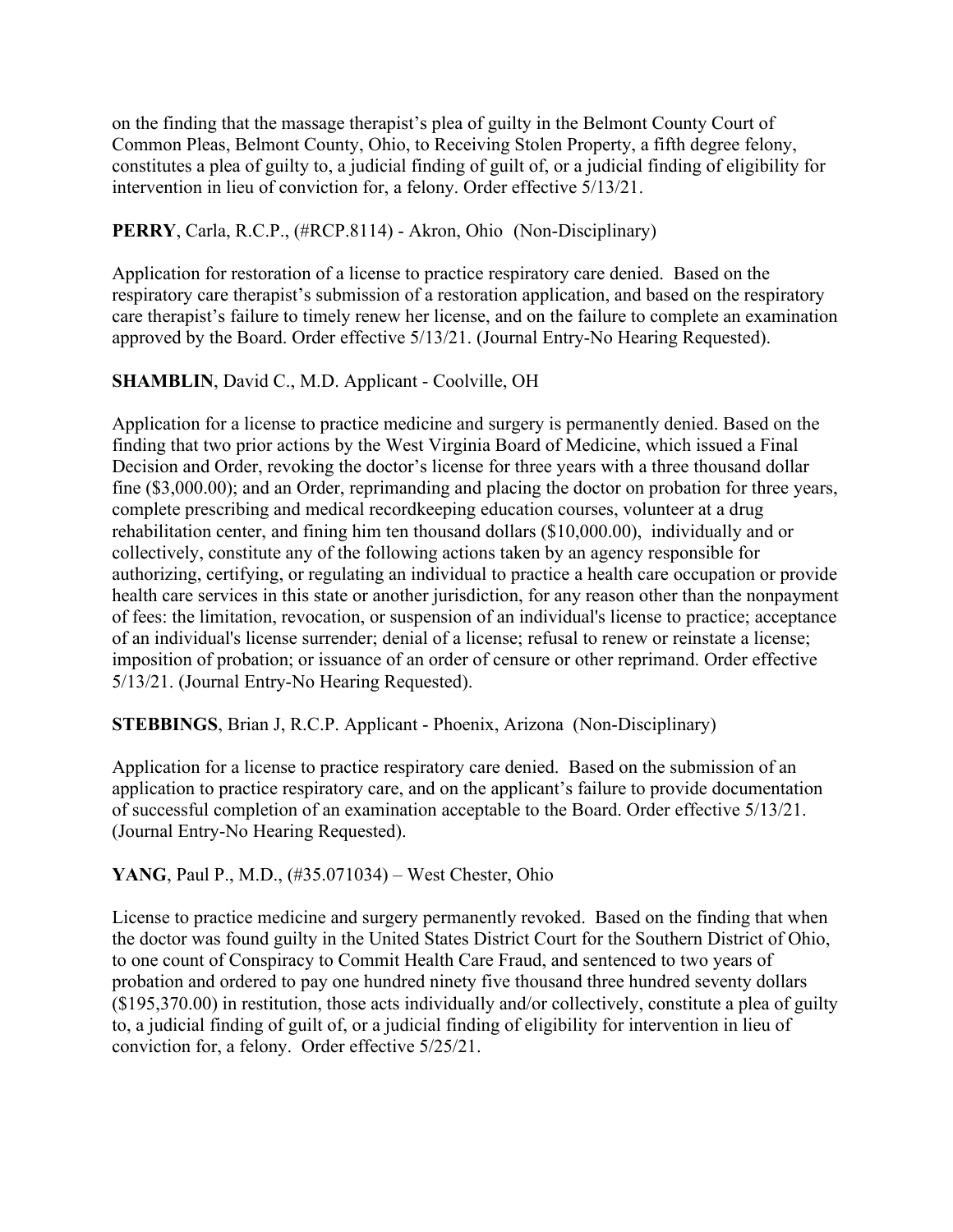### **YELETI**, Venkata Rao, M.D., (#35.100274) - Temple, Texas

License to practice medicine and surgery permanently revoked. Based on the finding that the doctor's plea of guilty in the Circuit Court for the City of Winchester, Commonwealth of Virginia, to two felony counts of rape of a child under thirteen, to which the doctor was sentenced to ten years of incarceration, nine years suspended, and probation; and a prior action by the Texas Medical Board, which issued an Order revoking the doctor's license, individually and/or collectively, constitute: a plea of guilty to, a judicial finding of guilt of, or a judicial finding of eligibility for intervention in lieu of conviction for, a felony; and any of the following actions taken by an agency responsible for authorizing, certifying, or regulating an individual to practice a health care occupation or provide health care services in this state or another jurisdiction, for any reason other than the nonpayment of fees: the limitation, revocation, or suspension of an individual's license to practice; acceptance of an individual's license surrender; denial of a license; refusal to renew or reinstate a license; imposition of probation; or issuance of an order of censure or other reprimand. Order effective 5/13/21. (Journal Entry-No Hearing Requested).

# **CONSENT AGREEMENTS**

### **CLEWLOW**, Michael D., R.C.P., (#RCP.15557) - Parma, Ohio

License to practice medicine and surgery suspended for an indefinite period of time, but not less than one year, subject to general probationary requirements, and conditions for reinstatement, including entering into a subsequent consent agreement. Based on the respiratory care professional's admission that while under the terms and conditions of a November 2020 Step I Consent Agreement, he failed to timely call in, missed testing dates, and tested positive for alcohol, those acts individually and/or collectively, constitute an impairment of ability to practice according to acceptable and prevailing standards od care because of habitual or excessive use or abuse of drugs, alcohol, or other substances that impair ability to practice. Agreement effective 5/12/21.

#### **COSGROVE**, Gerard J., R.C.P., (#RCP.1184) - Norwood, Ohio

License to practice medicine and surgery suspended for an indefinite period of time, but not less than ninety days, subject to general probationary requirements, and conditions for reinstatement, including entering into a subsequent consent agreement. Based on the respiratory care professional's admission that his prior arrests and convictions to OVI, the respiratory care professional is currently impaired in his ability to practice according to acceptable and prevailing standards of care because of habitual or excessive use or abuse of drugs, alcohol, or other substances that impair ability to practice. Agreement effective 5/12/21.

**FEINER**, Andrew P., M.D. Training, (#57.027498) - Toledo, Ohio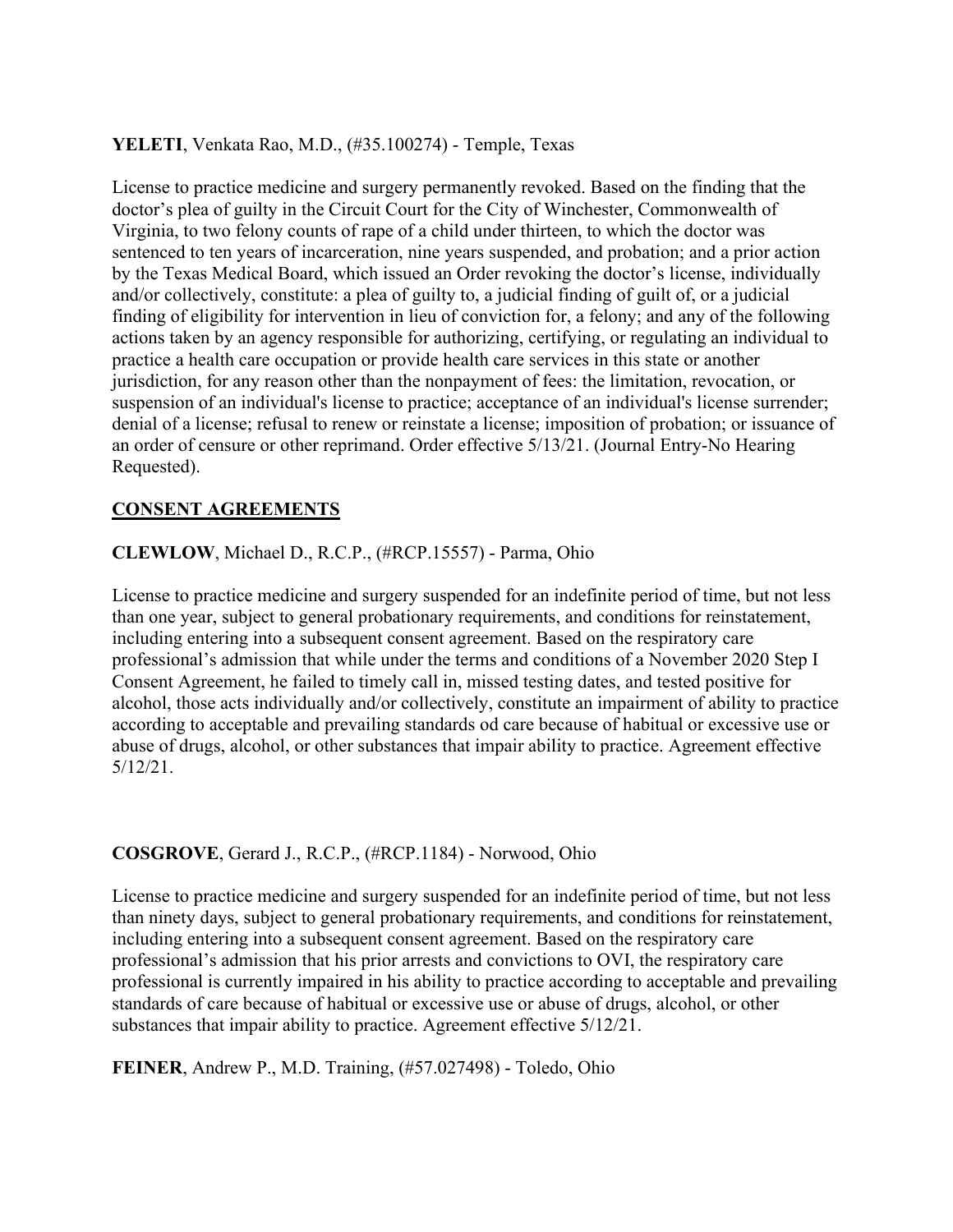Training certificate to practice medicine and surgery suspended for a definite period of ninety days, subject to interim probationary requirements, and a four thousand dollar fine (\$4,000.00). Based on the doctor's admission that while an anesthesiology resident, he diverted Propofol from the operating room for self-use, that act individually and/or collectively, constitute the commission of an act that constitutes a felony in this state, regardless of the jurisdiction in which the act was committed, to wit: Deception to Obtain a Dangerous Drug, and/or Illegal Processing of Drug Documents. Agreement effective 5/12/21.

### **JAGODA**, Heather, M.D. Training, (#57.246462) - Warren, MI

Training certificate to practice medicine and surgery suspended for an indefinite period of time, but no less than ninety days, subject to general probationary requirements, and conditions for restoration including entering into a subsequent consent agreement. Based on the doctor's admission that she is impaired in the ability to practice according to acceptable and prevailing standards of care by reason of her habitual or excessive use or abuse of drugs, alcohol, or other substances that impair ability to practice. Agreement effective 5/12/21.

### **SEE**, Ellen, P.A., (#50.006295RX) - Cleveland, Ohio

License to practice as a physician assistant suspended for an indefinite period of time, but not less than ninety days, subject to general probationary requirements, and conditions for restoration including entering into a subsequent consent agreement. Based on the doctor's admission that she is impaired in her ability to practice according to acceptable and prevailing standards of care because of habitual or excessive use or abuse of drugs, alcohol, or other substances that impair ability to practice. Agreement effective 5/12/21.

# **VOLUNTARY PERMANENT SURRENDERS, RETIREMENTS, REVOCATIONS, WITHDRAWALS**

**AINA**, Schickri S., P.A., (#50.001017RX) - Fort Walton Beach, FL

Permanent surrender and revocation of license to practice as a respiratory care professional, authorized by respiratory therapist, in lieu of further investigation pursuant to Section 4730.25(B)(22), Ohio Revised Code. Effective 5/12/21.

**DEL ROSARIO**, Antonio, M.D., (#35.033390) - Reynoldsburg, Ohio

Permanent surrender and revocation of license to practice medicine and surgery, authorized by doctor, in lieu of formal disciplinary proceedings pursuant to Section 4731.22(B)(6), and Section 4731.22 (B)(20), to wit: the Board's prohibitions against sexual misconduct, and the Board's standards and procedures for review of the Ohio Automated Rx Reporting System. Effective 5/12/21.

**JONES**, Aaron, M.T., (#33.021076) - Columbus, Ohio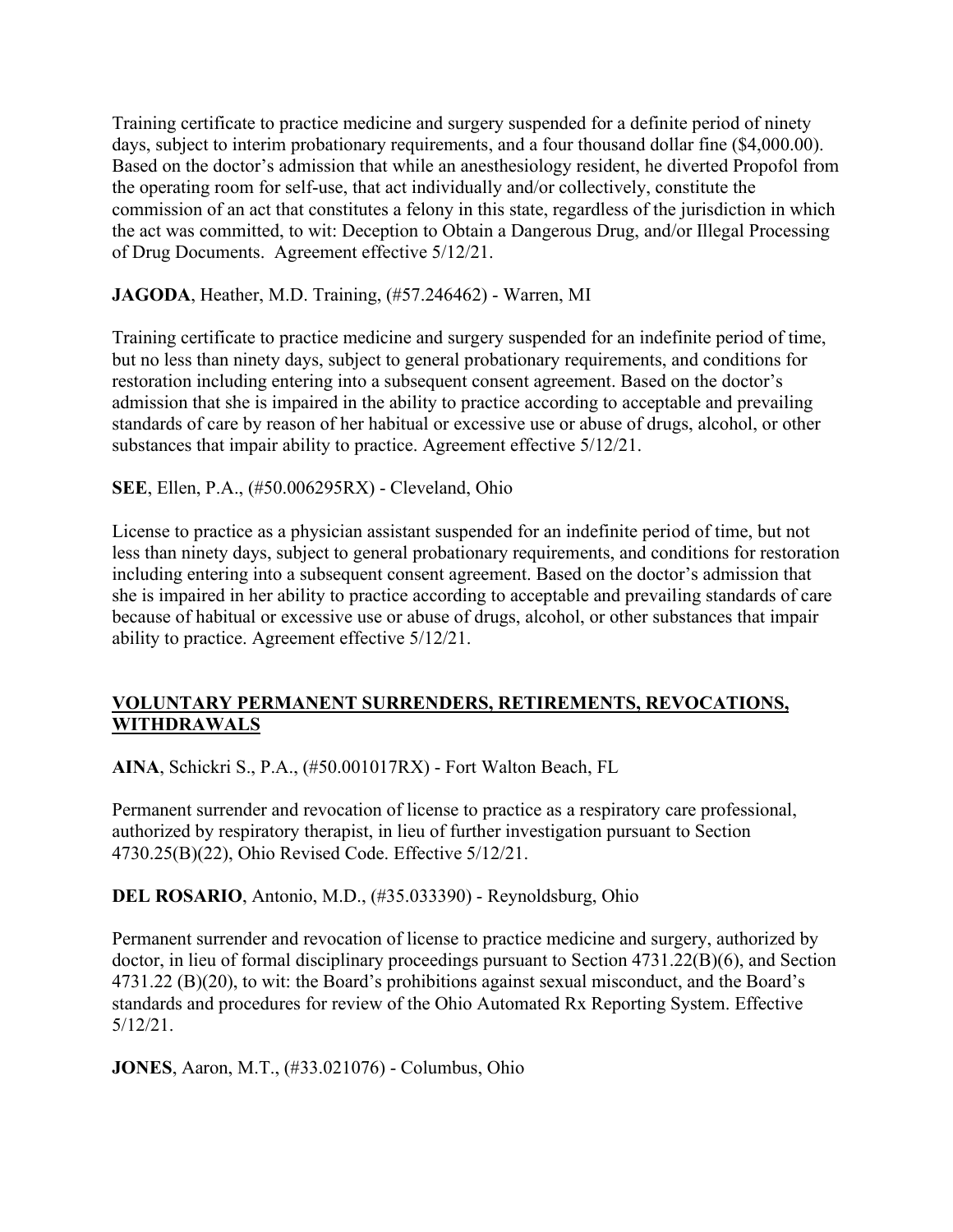Permanent surrender and revocation of license to practice massage therapy, authorized by massage therapist in lieu of further investigation pursuant to Section 4731.22(B)(20), Ohio Revised Code, to wit: violating the Board's prohibitions related to sexual misconduct. Effective 5/12/21.

# **PROBATIONARY REQUESTS AND MODIFICATIONS**

**BAHNER**, Jennifer D., M.D., (#35.123019) - Novelty, Ohio

Doctor's request for approval of mental health provider, granted by vote of the Board on 5/12/21.

**GANTNER**, Thomas J., P.A., (#50.003782Rx) - Baltimore, Ohio

Physician assistant's request for approval of reporting physician, granted by vote of the Board on 5/12/21.

**HOUSER**, William L., M.D., (#35.053059) - Youngstown, Ohio

Doctor's request for approval of ethics course, granted by vote of the Board on 5/12/21.

**KAUSCH**, Otto, M.D., (#35.061303) - Akron, Ohio

Doctor's request for approval of professional boundaries course, granted by vote of the Board on 5/12/21.

**PATEL**, Jaydutt, M.D., (#35.138982) - Maumee, Ohio

Doctor's request for approval to discontinue drug log and chart review requirement, granted by vote of the Board on 5/12/21.

**VASHI**, Christopher N., M.D., (#35.096249) - Cincinnati, Ohio

Doctor's request for approval of monitoring physician, granted by vote of the Board on 5/12/21. Frequency and number of chart review established as ten charts per month.

**VERCHIO**, Melissa L., M.D., (#35.124228) - Ontario, Ohio

Doctor's request for approval to discontinue drug log requirement, granted by vote of the Board on 5/12/21.

# **PROBATION TERMINATED**

**EWALD**, Jesse M., M.D., (#35.124055) - Galena, Ohio